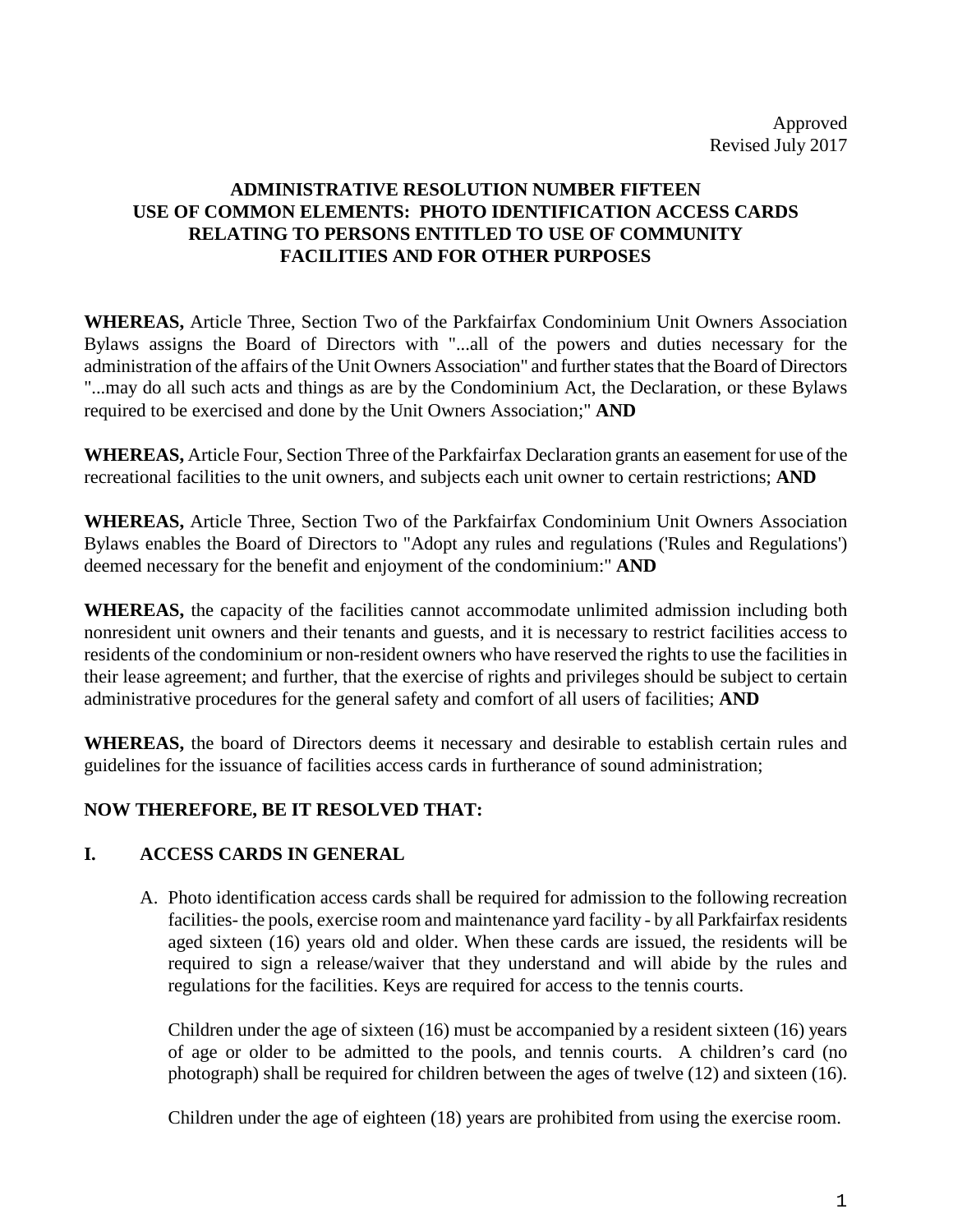B. A "resident of the condominium" shall be defined as any person who makes his/her primary year-round place of abode, dwelling or habitation at Parkfairfax Condominium. The mailing address, voter registration address, driver's license address of the individual requesting an access card, and any other applicable factors may be taken into account to aid in the determination of an individual's residence at Parkfairfax Condominium. The maximum number of access cards issued per unit shall correspond to the maximum number of residents allowed per unit by City of Alexandria Code.

 The General Manager or his agent shall make the determination as to whether an individual is a resident of Parkfairfax Condominium and is entitled to an access card.

 The new access card system shall have a card for which there shall be a one-time non refundable charge of fifteen dollars (\$15.00) per card. There shall be a charge of fifteen dollars (\$15.00) for the replacement of each lost card.

Off site owners can retain any or all facility privileges by stipulating so in their lease. Any privileges retained by the owner will not be available to the tenant*.* For off-site owners that desire to use the pool but did not retain pool privileges, there shall be a charge of one-hundred-fifty dollars (\$150.00) for a family and one hundred dollars (\$100.00) for a single person per season or year.

C. Access cards shall remain the property of the Unit Owners Association and an access card may be recalled, or its effectiveness canceled, by the Unit Owners Association upon a finding of cause by the General Manager or due to its use by another person other than the person to whom it was issued. Once a resident moves from Parkfairfax, the card is no longer valid.

On-site tenants shall have the right to receive an access card unless the lease agreement expressly provides that the non-resident unit owner is retaining these privileges, in which case the tenant is prohibited from obtaining an access card. To qualify for an access card, a copy of the tenant's lease must be filed with the Association.

D. The Photo ID access card will allow up to 4 guests to be admitted to the pools at no charge. All patrons, residents and guests, must sign-in at the pool. A Parkfairfax Patron 16 years of age or older holding a valid photo ID access card must continuously accompany any person who is under sixteen (16) years of age.

E. An individual who is delinquent in payment of any sums due the Association or is otherwise in violation of the Condominium Instruments or Rules and Regulations is not entitled to an access card, nor are they entitled to use the facilities through possession of a head of household access card issued to any other person entitled to same. Accordingly, the Association, through its authorized designees, may suspend access card privileges whenever the unit owner-owning tenant's unit is in any default of the provisions of the condominium Instruments or Rules and Regulations.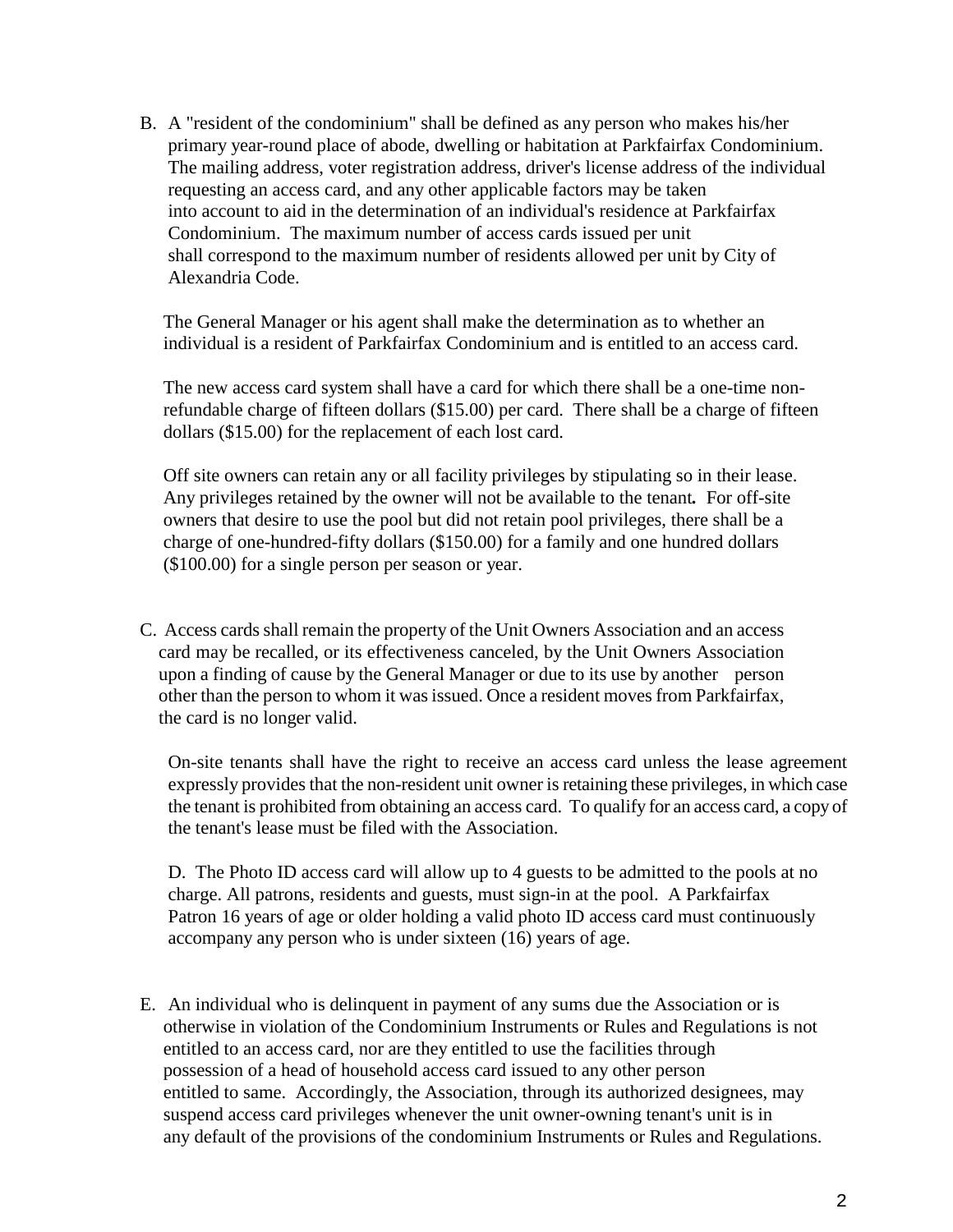- F. At the discretion of the General Manager or his agent, temporary cards may be issued on a one time basis not to exceed the period of two weeks.
- G. Parkfairfax Condominium Unit Owners Association shall not be liable for injury to persons or property occurring in or about the premises from any cause whatsoever; lessee will indemnify Parkfairfax Condominium Unit Owners Association for and save harmless from and against any and all claims, actions, damages, liability, and expense in connection with injury to persons or property arising from or out of the use or occupancy by lessee, his/her agents, employees, guests, or licensees. In this connection, lessee must, prior to approval of an application, present evidence to the Association of liability insurance coverage maintained by which is acceptable to the Association

# **II. USE OF FACILITIES FOR ENTERTAINING: (BUILDING 738 Party Room, MARTHA CUSTIS POOL A)**

 Any resident of Parkfairfax may reserve the Martha Cutis Pool A or Party Room in accordance with the approved rules and regulations and payment of applicable fees and deposits. Provided that he or she is not delinquent in payment of fees and charges.

 Requests for reservations must be submitted for approval to the General Manager and will be awarded on a first-come first-served basis. If more than one request is received for the same time slot, the names will be placed on a waiting list, which will receive priority whenever an opening in a requested time slot occurs.

The Party Room is available to rent during the day. The lessee may begin entertainment preparation after 8:00 a.m. The room may be used until midnight, Sunday through Thursday; and until 1:00 a.m. on Saturdays. The Party Room may be used until 2:00 a.m. for New Year's Eve functions.

 The Martha Custis Pool is available for rent on Wednesday's (at any time since the Mart Custis Pool is closed on Wednesday's) and 9:00 a.m. to 11 a.m. on Monday's, Tuesday's, Thursday's and Friday's and 9:00 p.m. to 12:00 a.m. Friday and Saturday. The resident renting the pool will be required to have lifeguard supervision provided by the current pool con tractor, and to pay fees for such supervision.

The resident lessee is responsible for informing his or her guests that parking for the Party Room is available only in front of the office. Parking in the cul-de-sacs on either side of the office expressly for the use of Parkfairfax residents only and not intended for users of the party room. Parking for the Martha Custis pool is the pool parking lot only. There are only 12+ parking spaces. Additional parking is located on the street.

 Persons not official participants of the activity shall not intrude upon reserved areas during the period reserved; however, all unreserved areas may be used by authorized persons.

The Board of Directors may from time to time, promulgate rules.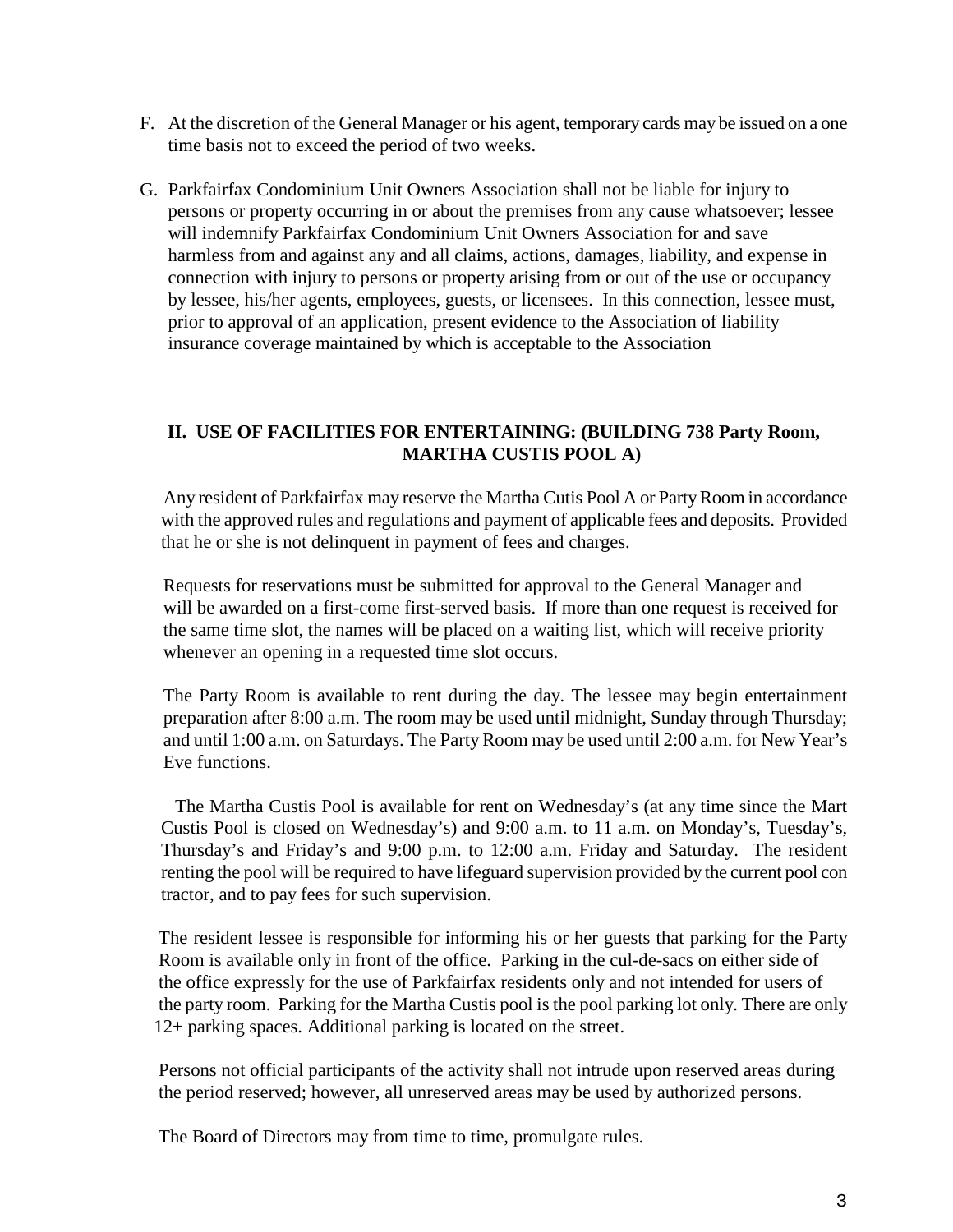No liquor shall be sold on the premises. Alcohol is not permitted at the Martha Custis Pool A.

**FEES:** Along with the rental application, a prepaid security deposit of \$200.00 and a rental fee of \$150.00 will be required for the Party Room along with a copy of insurance coverage of \$100,000 at the time of reservation and \$150.00 for pool rental and a prepaid security deposit of \$200.00 along with a copy of the insurance coverage of \$100,000 at the time of reservation. The deposit will be returned within three weeks of the date of the function, provided that no damage has been done and no clean up is required.

 The Lessee is responsible for all clean up, including vacuuming in the Party Room. The Party Room must be cleaned the same night it is rented as the room may be scheduled for another event the next day. Lessee must provide their own vacuum and cleaning supplies. All refuse must be removed from the premises and disposed of properly.From time to time the Board of Directors shall set a schedule of fees for use of the facilities.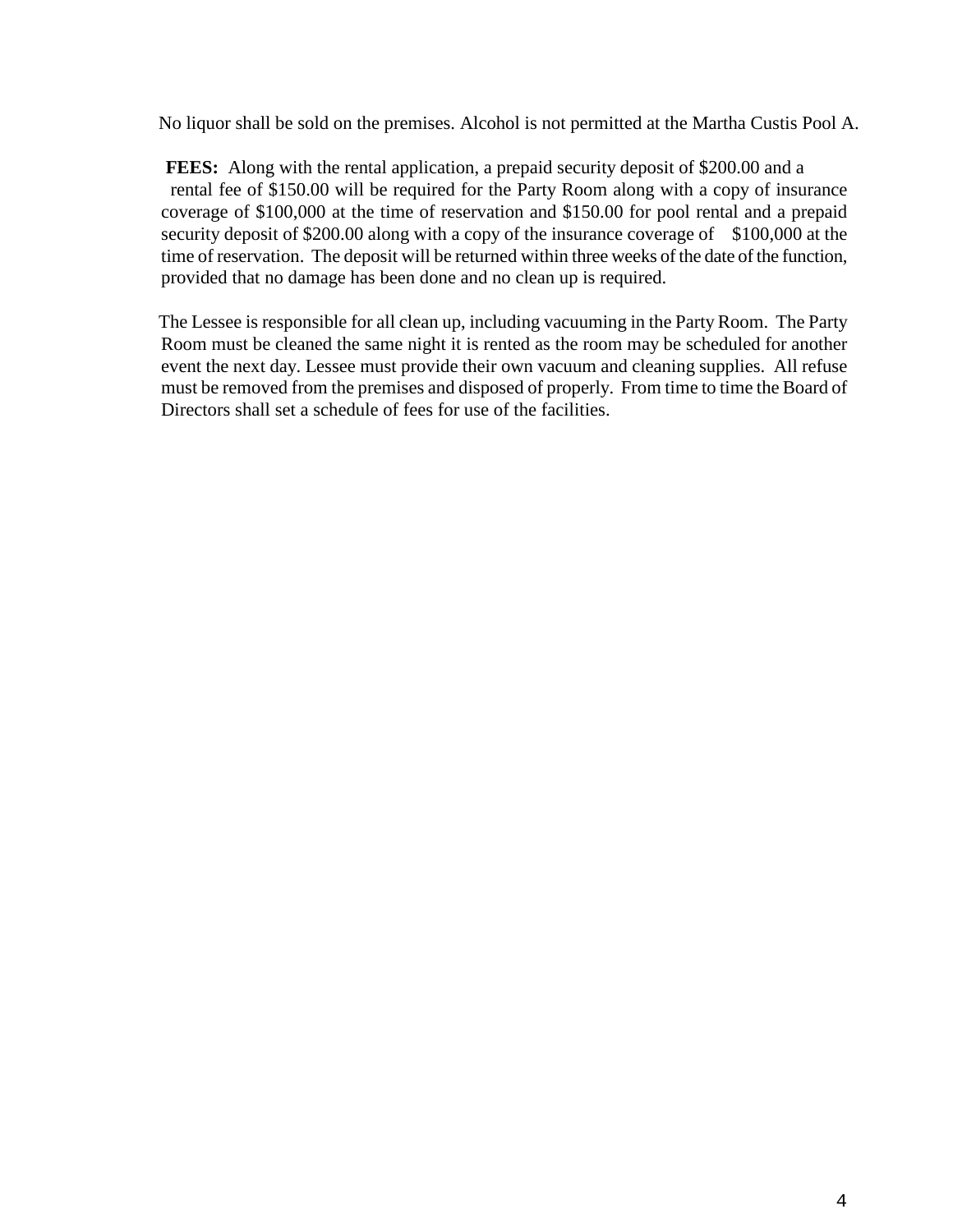## **Exhibit A ADMINISTRATION RESOLUTION NUMBER 15**

#### **BUILDING 738 (PARTY ROOM) USE APPLICATION**

| Date of Application: _________________________________Date of Proposed Use: __________________________________ |                                                                                                                                                                                                                                                                        |  |                |
|----------------------------------------------------------------------------------------------------------------|------------------------------------------------------------------------------------------------------------------------------------------------------------------------------------------------------------------------------------------------------------------------|--|----------------|
|                                                                                                                |                                                                                                                                                                                                                                                                        |  |                |
|                                                                                                                |                                                                                                                                                                                                                                                                        |  |                |
| Description of                                                                                                 |                                                                                                                                                                                                                                                                        |  |                |
|                                                                                                                |                                                                                                                                                                                                                                                                        |  |                |
|                                                                                                                |                                                                                                                                                                                                                                                                        |  |                |
|                                                                                                                | Number Of Guest:                                                                                                                                                                                                                                                       |  | Time: From To: |
|                                                                                                                | ANY RESIDENT USING THIS FACILITY MUST CARRY PERSONAL LIABILITY INSURANCE<br>IN AN AMOUNT NO LESS THAN \$100,000.00 BODILY INJURY AND PROPERTY DAMAGE<br>AND EVIDENCE OF THIS COVERAGE (COPY OF THE CERTIFICATE OF INSURANCE)<br>MUST BE PRODUCED.                      |  |                |
|                                                                                                                | NAME OF INSURANCE CARRIER:                                                                                                                                                                                                                                             |  |                |
|                                                                                                                | whose address is 3360 Gunston Road, Alexandria, VA (Lessor) and _______________(Lessee)                                                                                                                                                                                |  |                |
|                                                                                                                | 1. On this $\qquad \qquad \text{day of} \qquad \qquad .20 \qquad \text{until} \qquad \qquad \text{o'clock} \qquad .M.$<br>and party room) of Bldg 738 at 3360 Gunston Road, Alexandria, VA 22302.                                                                      |  |                |
| 2.                                                                                                             | The premises shall be used for the following function: ____________________. No other uses<br>are allowed                                                                                                                                                              |  |                |
| 3.                                                                                                             | This memo is the only invoice lessee will receive and all charges are due and payable prior to<br>application approval.                                                                                                                                                |  |                |
|                                                                                                                | 4. Lessee will not leave its personal property unattended while using the premises and will<br>remove all such personal property from the premises at the end of the time period described<br>above.                                                                   |  |                |
| 5.                                                                                                             | The lessee and his/her guests will abide by all the terms of this agreement and by the rules,<br>regulations and By-laws of the Association. The Association reserves the right to revoke the<br>use agreement if the rules, regulations and By-Laws are not followed. |  |                |

- 6. All cancellations must be made in writing to the office. No refunds will be made for cancellations given less than five days prior to the scheduled event.
- 7. Lessee will use the premises with care and in a neat and orderly manner at all times. The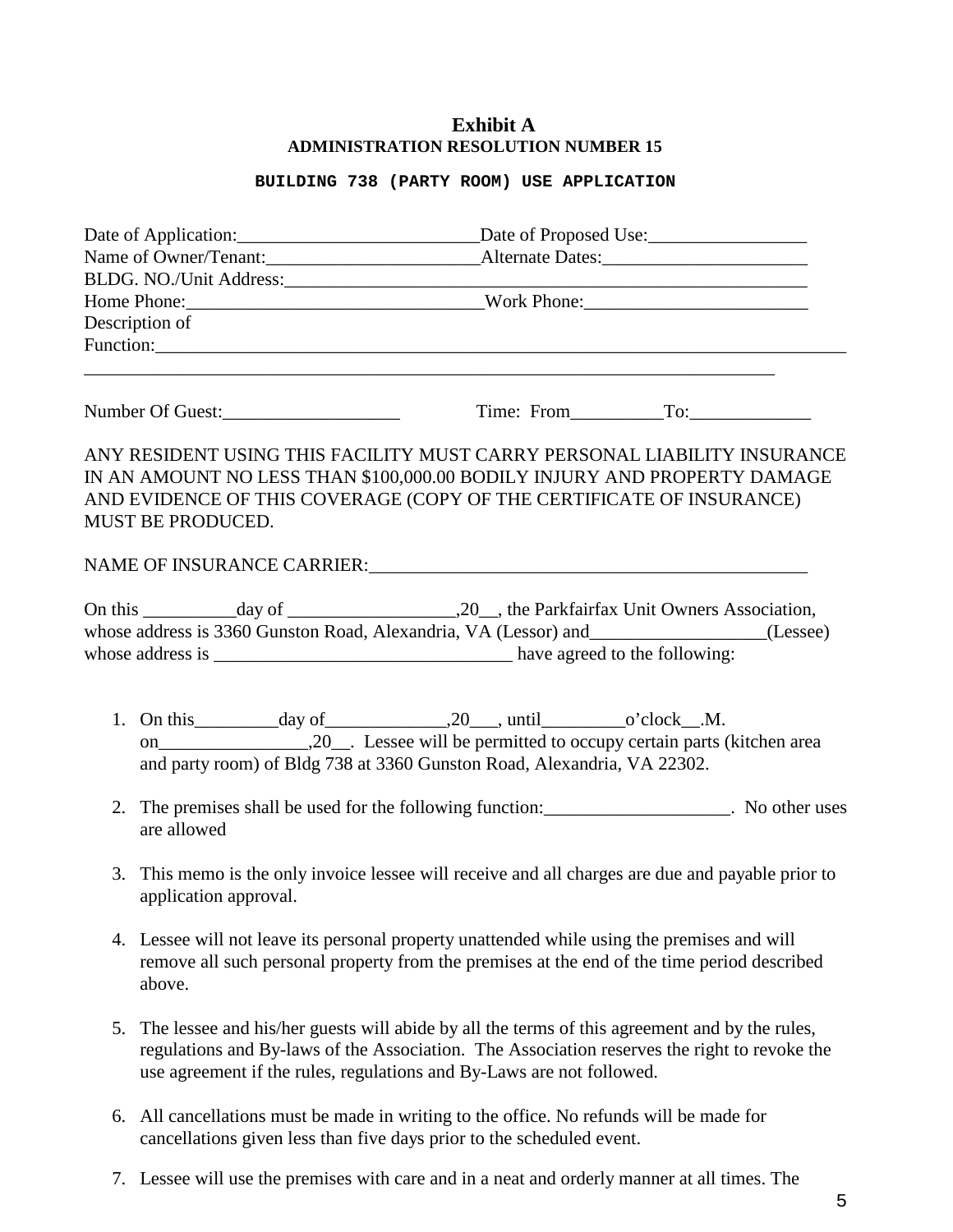Lessee is responsible for all clean up, including vacuuming and removal of tape on walls and ceiling. The Party Room must be cleaned the same night it is rented as the room may be scheduled for another event the next day. Lessee must provide their own vacuum and cleaning supplies. All refuse should be removed from the premises and disposed of properly. User is liable for all damages other than normal wear and tear during the rental period. In case the premises are damaged in any way be lessee or its agents or guests, then the Parkfairfax Condominium Unit Owners Association will deduct such amount from the deposit as shall be necessary restore the premises to the same order and condition which existed prior to such damage. If the management security alarm is sounded and the police are summoned, the lessee will deduct the citation fee from the deposit. If the amount of damage exceeds the amount of the deposit, Lessee hereby agrees to pay the balance of such amount to Parkfairfax Condominium Unit Owners Association within ten (10) days of receipt of written notice of the amount due.

- 8. Lessee has read and agrees to comply with the rules and regulations on and attached to this application.
- 9. Lessee is responsible for informing his or her guests that parking is available only in front of the office. Parking in either cul-de-sac on the side of the office is expressly for the use of Parkfairfax residents only and is not intended for the users of the Party Room.

# Deposit Required: \$200.00 Fee: \$150.00 *Payment can be made by personal check, cashier's check, or money order. We do not accept cash. Please make your check payable to Parkfairfax Condominiums.*

\_\_\_\_\_\_\_\_\_\_\_\_\_\_\_\_\_\_\_\_\_\_\_\_\_\_\_ \_\_\_\_\_\_\_\_\_\_\_\_\_\_\_\_\_\_\_\_\_\_\_\_\_\_\_\_

\_\_\_\_\_\_\_\_\_\_\_\_\_\_\_\_\_\_\_\_\_\_\_\_\_\_\_\_\_ \_\_\_\_\_\_\_\_\_\_\_\_\_\_\_\_\_\_\_\_\_\_\_\_\_\_\_\_\_\_

Signature of Lessee Date

Approved by (Name and Title) Date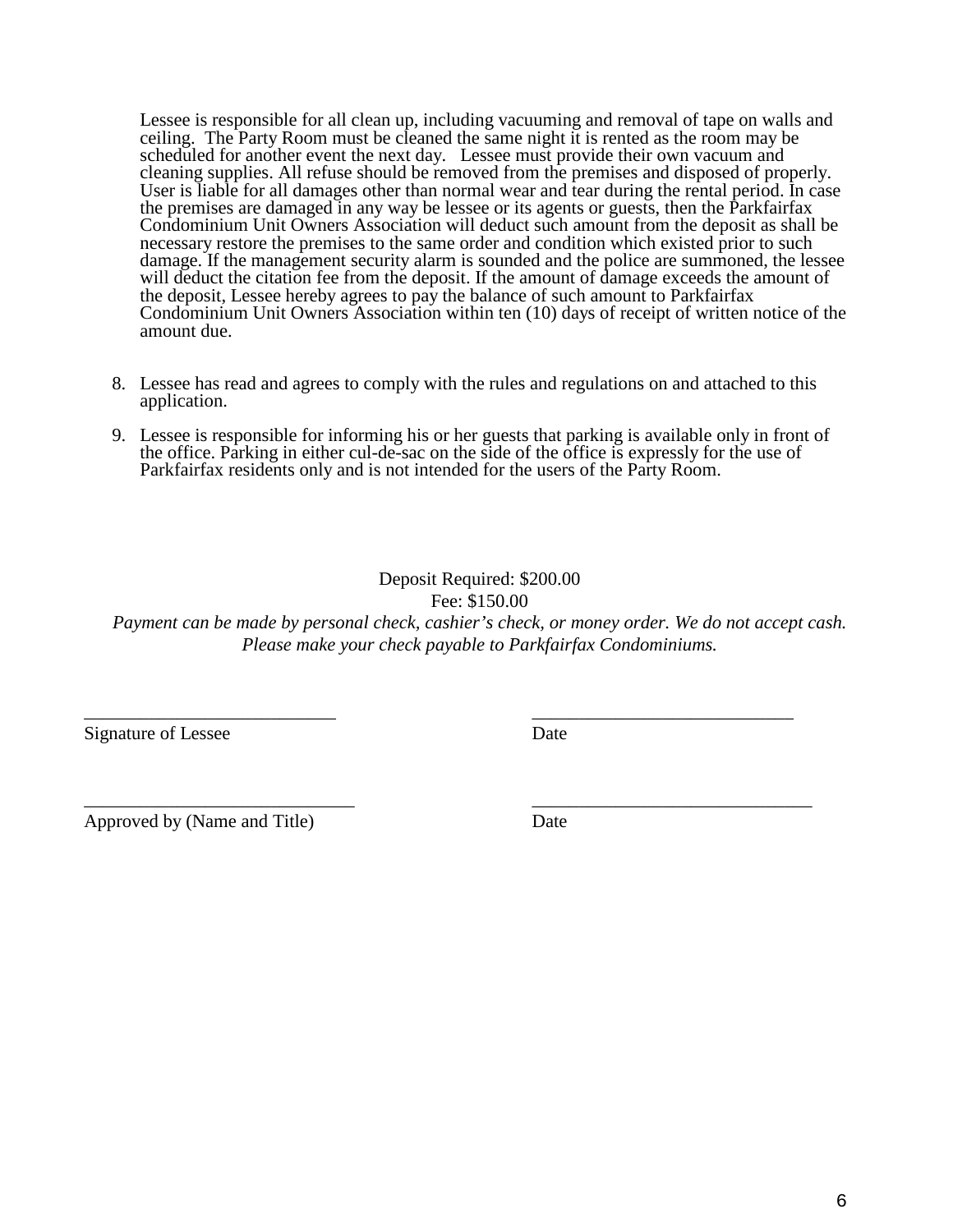## **Exhibit B ADMINISTRATION RESOLUTION NUMBER 15**

## **MARTHA CUSTIS POOL USE APPLICATION**

| Date of Application: Date of Proposed Use: |                                                                                                                                                                                                      |                                                                                                                                                                                                                                                                        |  |  |
|--------------------------------------------|------------------------------------------------------------------------------------------------------------------------------------------------------------------------------------------------------|------------------------------------------------------------------------------------------------------------------------------------------------------------------------------------------------------------------------------------------------------------------------|--|--|
|                                            |                                                                                                                                                                                                      |                                                                                                                                                                                                                                                                        |  |  |
|                                            |                                                                                                                                                                                                      |                                                                                                                                                                                                                                                                        |  |  |
|                                            |                                                                                                                                                                                                      |                                                                                                                                                                                                                                                                        |  |  |
|                                            | Description of                                                                                                                                                                                       |                                                                                                                                                                                                                                                                        |  |  |
|                                            |                                                                                                                                                                                                      |                                                                                                                                                                                                                                                                        |  |  |
|                                            | Number Of Guest:                                                                                                                                                                                     | $Time: From$ To:                                                                                                                                                                                                                                                       |  |  |
|                                            | PRODUCED.                                                                                                                                                                                            | ANY RESIDENT USING THIS FACILITY MUST CARRY PERSONAL LIABILITY INSURANCE IN AN<br>AMOUNT NO LESS THAN \$100,000.00 BODILY INJURY AND PROPERTY DAMAGE AND<br>EVIDENCE OF THIS COVERAGE (COPY OF THE CERTIFICATE OF INSURANCE) MUST BE                                   |  |  |
|                                            |                                                                                                                                                                                                      | NAME OF INSURANCE CARRIER: NAME OF INSURANCE OF THE SERVICE OF THE SERVICE OF THE SERVICE OF THE SERVICE OF THE SERVICE OF THE SERVICE OF THE SERVICE OF THE SERVICE OF THE SERVICE OF THE SERVICE OF THE SERVICE OF THE SERVI                                         |  |  |
|                                            |                                                                                                                                                                                                      | address is 3360 Gunston Road, Alexandria, VA (Lessor) and________________(Lessee) whose address is<br>have agreed to the following:                                                                                                                                    |  |  |
|                                            | and pool area.                                                                                                                                                                                       |                                                                                                                                                                                                                                                                        |  |  |
| 2.                                         | The premises shall be used for the following function: _________________________.<br>No other uses are permitted.                                                                                    |                                                                                                                                                                                                                                                                        |  |  |
| 3.                                         |                                                                                                                                                                                                      |                                                                                                                                                                                                                                                                        |  |  |
| 4.                                         | This memo is the only invoice lessee will receive and all charges are due and payable<br>prior to application approval.                                                                              |                                                                                                                                                                                                                                                                        |  |  |
|                                            | 5. Lessee will not leave its personal property unattended while using the premises and will<br>remove all such personal property from the premises at the end of the time period<br>described above. |                                                                                                                                                                                                                                                                        |  |  |
| 6.                                         |                                                                                                                                                                                                      | The lessee and his/her guests will abide by all the terms of this agreement and by the rules,<br>regulations and By-laws of the Association. The Association reserves the right to revoke the<br>use agreement if the rules, regulations and By-Laws are not followed. |  |  |

7. Parkfairfax Condominium Unit Owners Association shall not be liable for injury to persons or property occurring in or about the premises from any cause whatsoever. Lessee will indemnify Parkfairfax Condominium Unit Owners Association for a save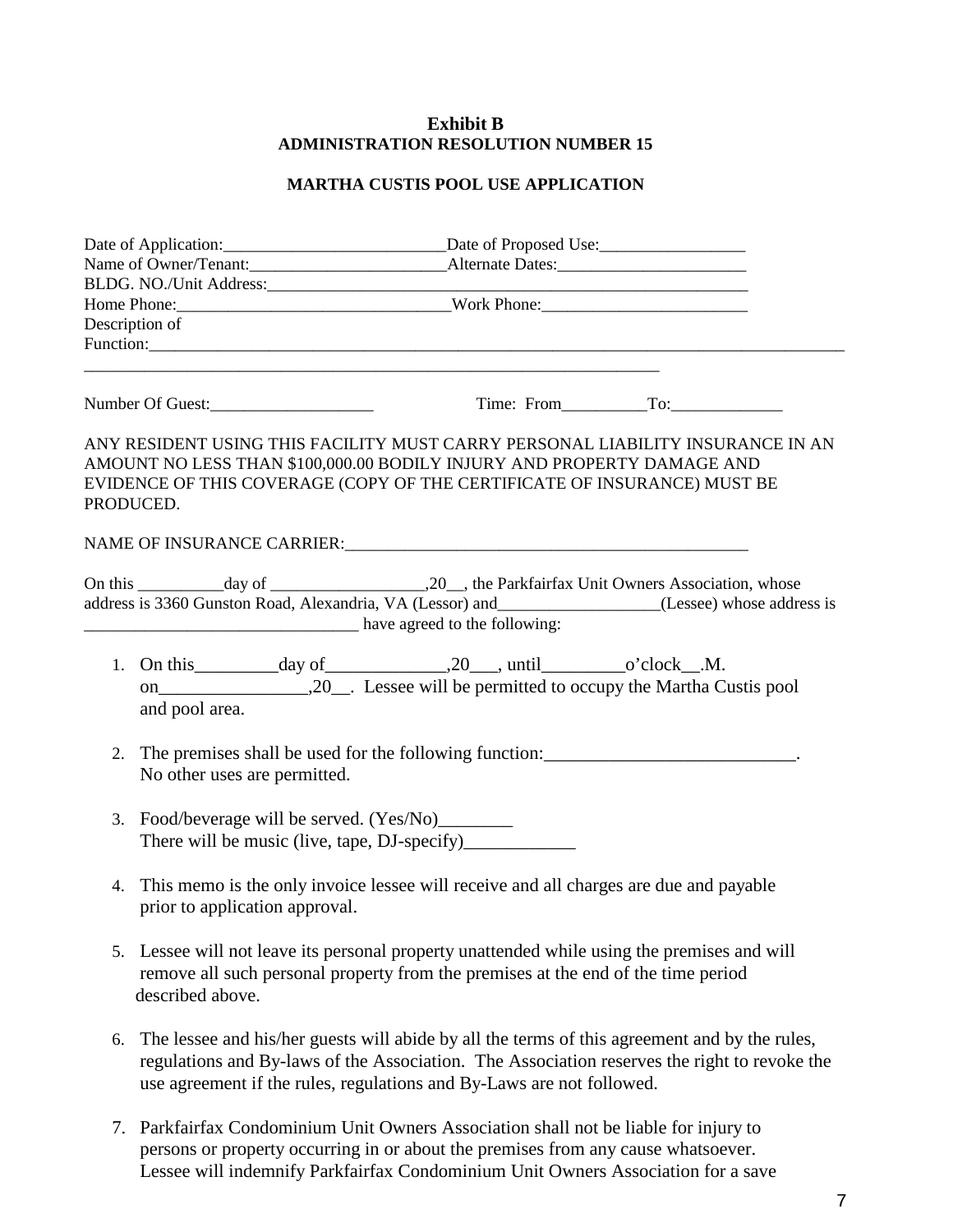harmless from and against any and all claims, actions, damages, liability, and expense in connection with injury to persons or property arising from or out of the use of occupancy by lessee or the premises, or occasioned wholly or in part by any act or omission of lessee, its agents, employees, guests, or licensees. In this connection, lessee must, prior to approval of this application present evidence to the Association of liability insurance coverage maintained that is acceptable to the Association.

- 8. The lessee renting the pool will be required to have lifeguard supervision provided by the current pool contractor and to pay fees for such supervision.
- 9. All cancellations must be made in writing to the office. No refunds will be made for cancellations given less than five days prior to the scheduled event.
- 10. Lessee will use the premises with care and in a neat and orderly manner at all times. The Lessee is responsible for all clean up, Lessee must provide their own vacuum and cleaning supplies. All refuse should be removed from the premises and disposed of properly. User is liable for all damages other than normal wear and tear during the rental period. In case the premises are damaged in any way be lessee or its agents or guests, then the Parkfairfax Condominium Unit Owners Association will deduct such amount from the deposit as shall be necessary restore the premises to the same order and condition which existed prior to such damage. If the amount of damage exceeds the amount of the deposit, Lessee hereby agrees to pay the balance of such amount to Parkfairfax Condominium Unit Owners Association within ten (10) days of receipt of written notice of the amount due.
- 11. Lessee has read and agrees to comply with the rules and regulations on and attached to this application.
- 12. Lessee is responsible for informing his or her guests that parking is available only in pool parking lot.

Deposit Required: \$150.00 Fee: \$150.00 *Payment can be made by personal check, cashier's check, or money order. We do not accept cash. Please make your check payable to Parkfairfax Condominium.* 

\_\_\_\_\_\_\_\_\_\_\_\_\_\_\_\_\_\_\_\_\_\_\_\_\_\_\_ \_\_\_\_\_\_\_\_\_\_\_\_\_\_\_\_\_\_\_\_\_\_\_\_\_\_\_\_\_

Signature of Lessee Date

\_\_\_\_\_\_\_\_\_\_\_\_\_\_\_\_\_\_\_\_\_\_\_\_\_\_\_ \_\_\_\_\_\_\_\_\_\_\_\_\_\_\_\_\_\_\_\_\_\_\_\_\_\_\_\_\_\_ Approved by (Name and Title) Date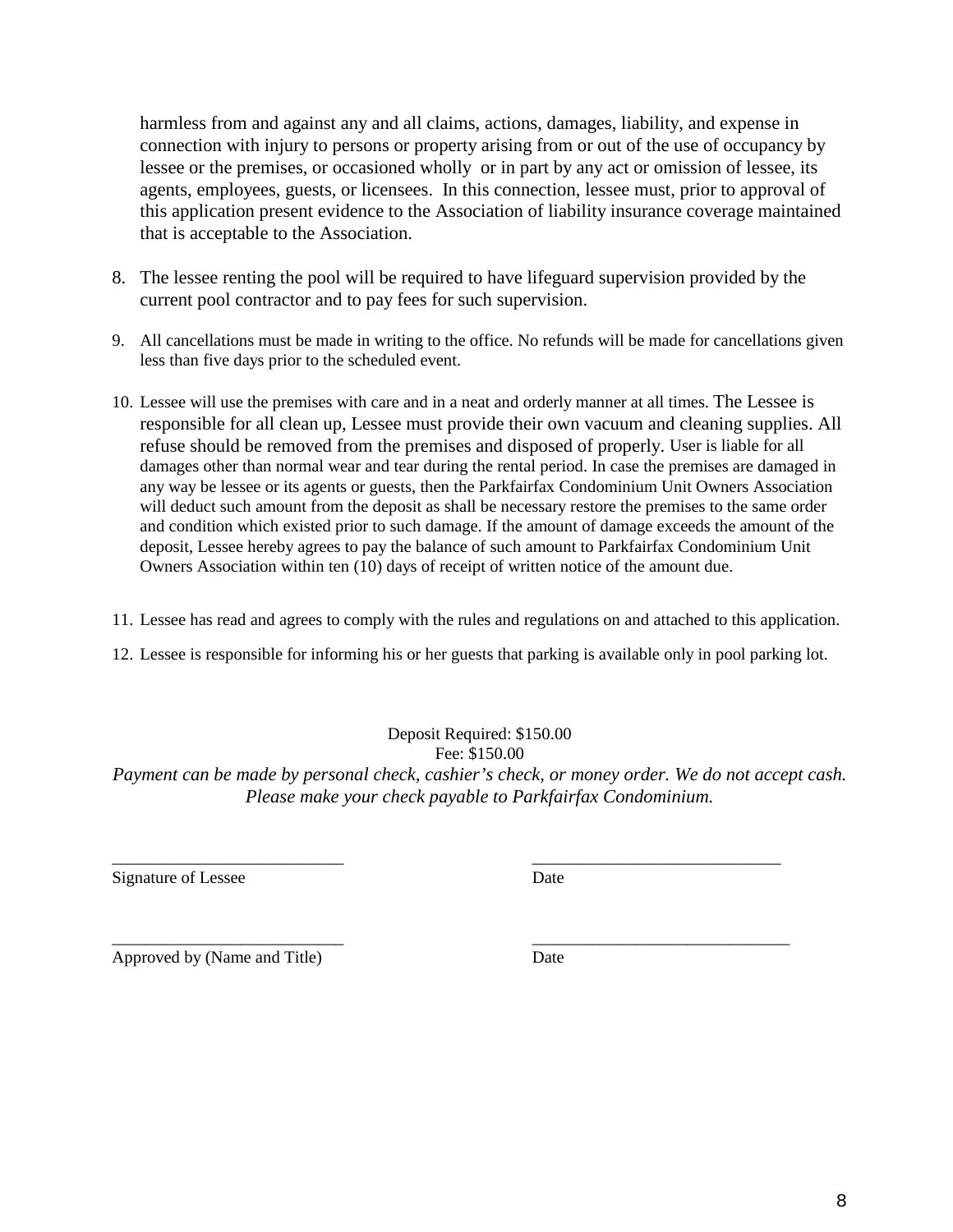### **EXHIBIT C**

#### **ADMINISTRATIVE RESOLUTION FIFTEEN**

#### **SWIMMING POOL RULES AND REGULATIONS**

- 1. The swimming pools are for the enjoyment of the residents and occupants of Parkfairfax, who have a current facilities pass. The Association accepts no responsibility for any accident of injury in connection with such use or for any loss or damage to personal property.
- 2. By using the pool. You agree not to hold the Association liable or responsible for any damages or injuries which you might sustain and, furthermore, hereby agree to indemnify, reimburse and hold the Association harmless from any and all costs, expanses, damages, or injuries sustained by your or incurred by the Association as a result of your use of the pool. Pool users agree to be bound by all provisions of the Association, including those related to the use of the pool, and subject to the Association's enforcement authority. All owners, residents, and guests are responsible for their behavior and that of their tenants, residents, occupants, lessees, invitees, children and guests.
- 3. A current facilities pass is required to use the pool. Residents will be allowed up to 4 guests to be admitted to the pools at no charge. Residents must accompany guests and remain with them at all times.
- 4. Lifeguards are in charge of the pool and pool area at all times when the pool and pool area is open and/or operational. All persons using the pool must obey the lifeguards at all times and comply with all instructions, directions. Orders, and commands issued by the lifeguards designed to promote the health and safety of the pool users or to enforce compliance with the Association's rules and regulations. Non-compliance with the lifeguards or violation of the Association's rules and regulations shall subject any pool user to immediate ejection from the pool and pool area. There may be other enforcement actions by the Association. The pool is open for use only when the lifeguards are on duty and at their stations. Pool users are to stay clear of the guard stations, and should not lounge around the stations or obstruct the guard station or the check-in desk.
- 5. If you cannot demonstrate to the lifeguards that you can swim, you will not be allowed in water over your head. The lifeguard may test your swimming ability.
- 6. For safety reasons, children under the age of sixteen (16) must not be left unattended while at the pool or in the pool area. Children under sixteen (16) years of age must be accompanied by and supervised by a resident sixteen years of age or older with a valid access card. Diaper age children must wear plastic pants to be permitted in the pools.
- 7. You must take a cleansing shower before entering the pool or after using the toilet. No one will be allowed to swim who has a cold, inflamed eyes, a cough, infection, or is wearing bandages. Only swimming suits may be worn in the pool. Cut-off jeans and similar clothing may not be used.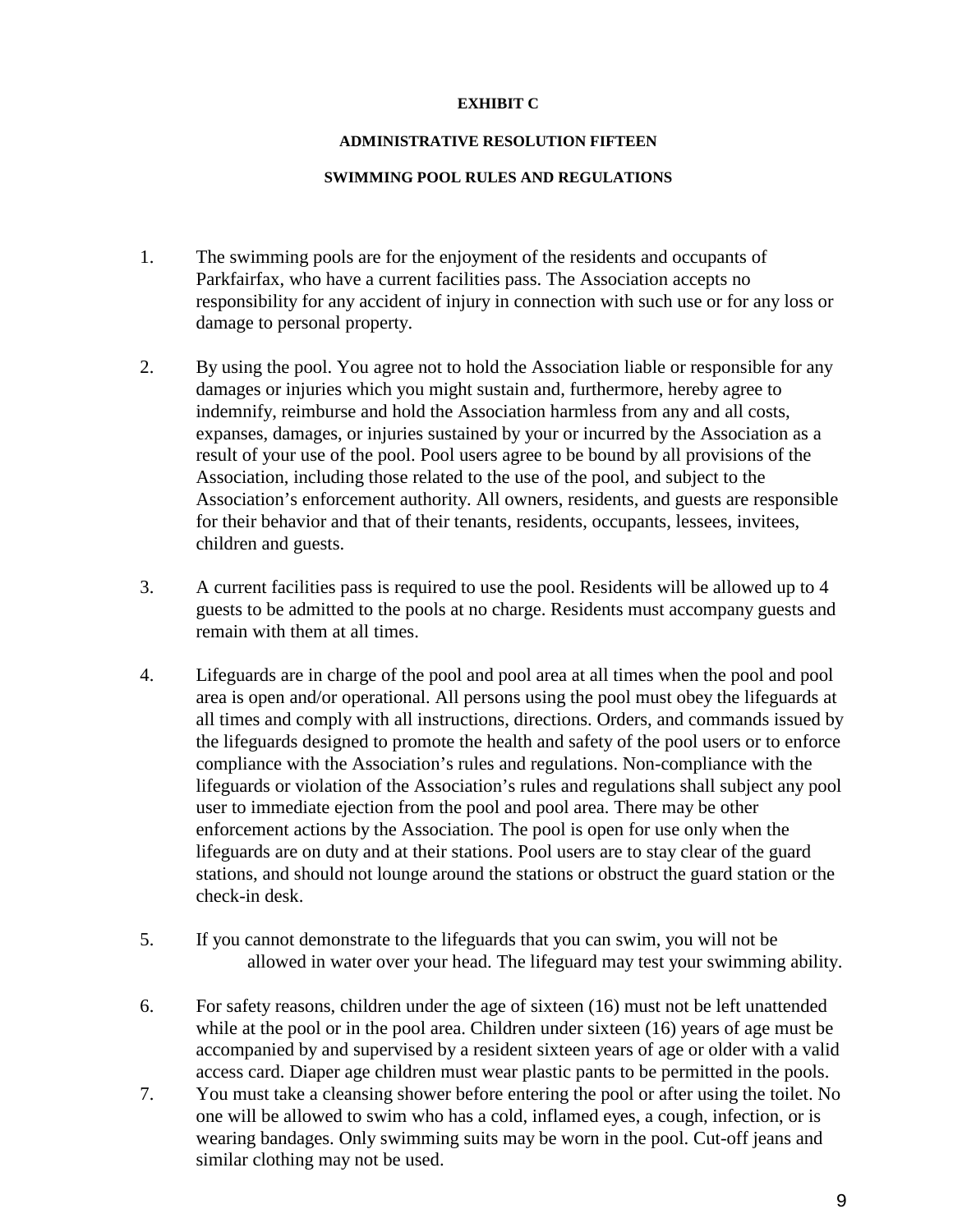- 8. Glass containers and breakable objects are not permitted in the pool areas. Nonalcoholic beverages in non-breakable containers (plastic bottles, cups made from paper, plastic or Styrofoam, or metal cans) in sizes not larger than sixteen ounces (16 oz) will be allowed in the pool area during regular pool hours. Containers for the storage of such beverages (such as portable coolers) are permitted. Intoxicated persons will be denied access to the pool area at all times. No facility to prepare or serve food is allowed on the pool deck.
- 9. Street shoes are not permitted on the pool deck.
- 10. No pets will be permitted in the pool or on or within the pool area.
- 11. Trash must be placed in approved containers. Please keep the pool, deck and bathhouse areas clean.
- 12. No running, pushing, dunking, rough play, or profane language will be allowed in the pool area. Standing or sitting on someone's shoulders or spouting water and similar unhygienic actions are not permitted.
- 13. The use of kickboards, tubes, water wings, balls or other items will be allowed only if the lifeguard determines that such use will not endanger the users of the pool. Only the lifeguard can make this decision, based on the size and character of the crowd.
- 14. Suntan oil is not permitted in the pool. Please use a towel to cover your lounge chair, especially if you are using tanning oils or sunscreens.
- 15. Anyone who is asked to leave and does not is guilty of trespassing and subject to prosecution.
- 16. Any person who continues to violate a rule after being warned by a lifeguard is subject to having their facilities pass withheld by the lifeguard and forwarded to the General Manager, who will return it only after the matter of the offending resident is discussed with the General Manager. The rules and regulations of the Association will be enforced by the General Manager, and violators will be subject the enforcement authority of the Association.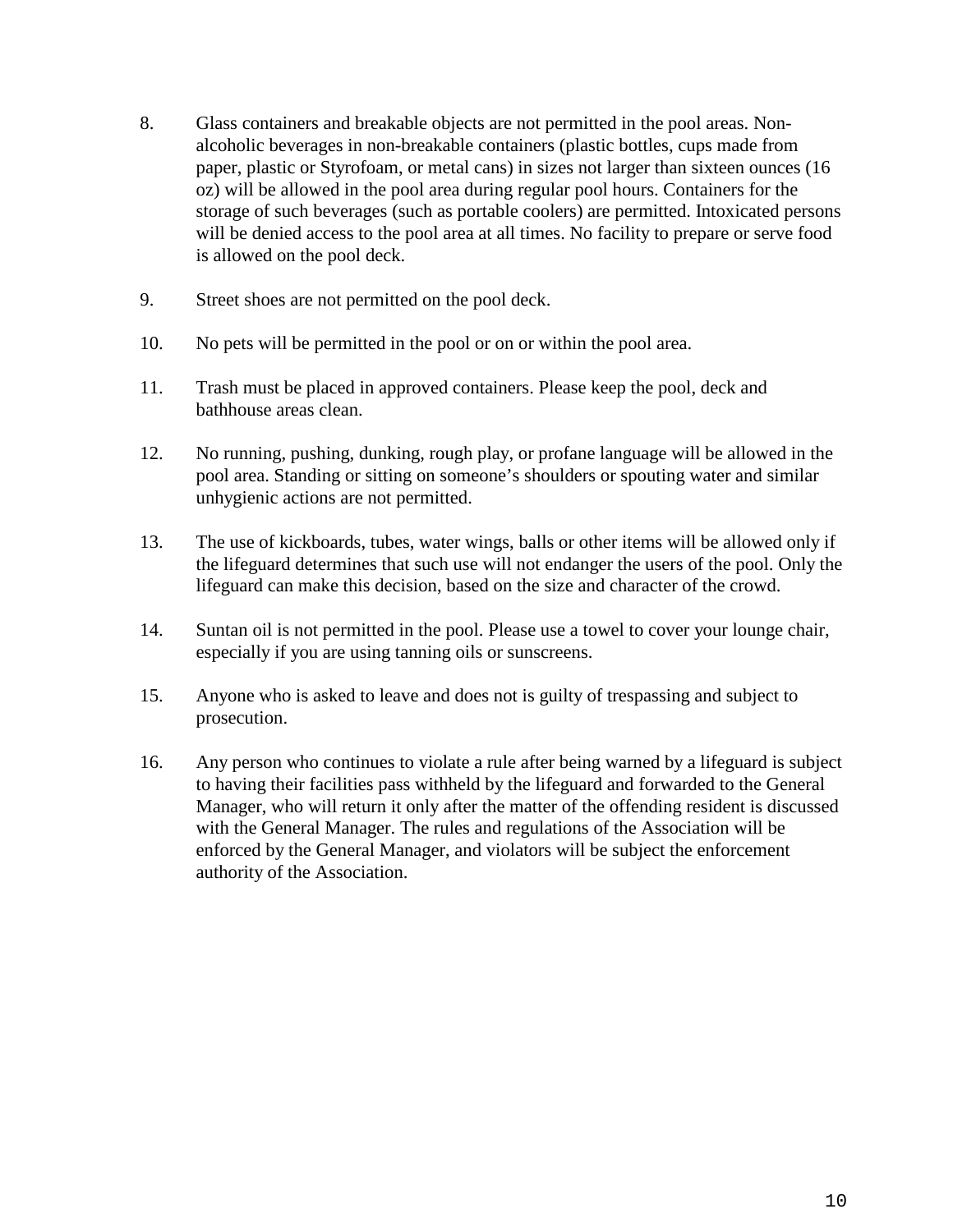# **EXHIBIT D (Revised 4/20/11) Administrative Resolution Fifteen Exercise Room Rules & Regulations**

- **1. The exercise room is for the use of Parkfairfax residents who have a current access card. Residents using the room must have their access card with them at all times.**
- **2. Portable stereos and loud music are prohibited.**
- **3. No pets are allowed in the room.**
- **4. No smoking is permitted in the room.**
- **5. Classes/Trainers are not permitted.**
- **6. Residents may bring one guest and must remain with their guest while the guest is using the room.**
- **7. Individuals under eighteen (18) yours of age are prohibited from using the room (See paragraph I. A. of AR #15).**
- **8. Residents shall conduct themselves with courtesy and civility in the exercise room. Disruptive behavior is not tolerated.**
- **9. Abuses of the rules are to be reported to Management. Any resident deemed to have behaved improperly may have his or her privileges for using the exercise room taken away by Management. Residents may appeal such an action to the Board of Directors.**